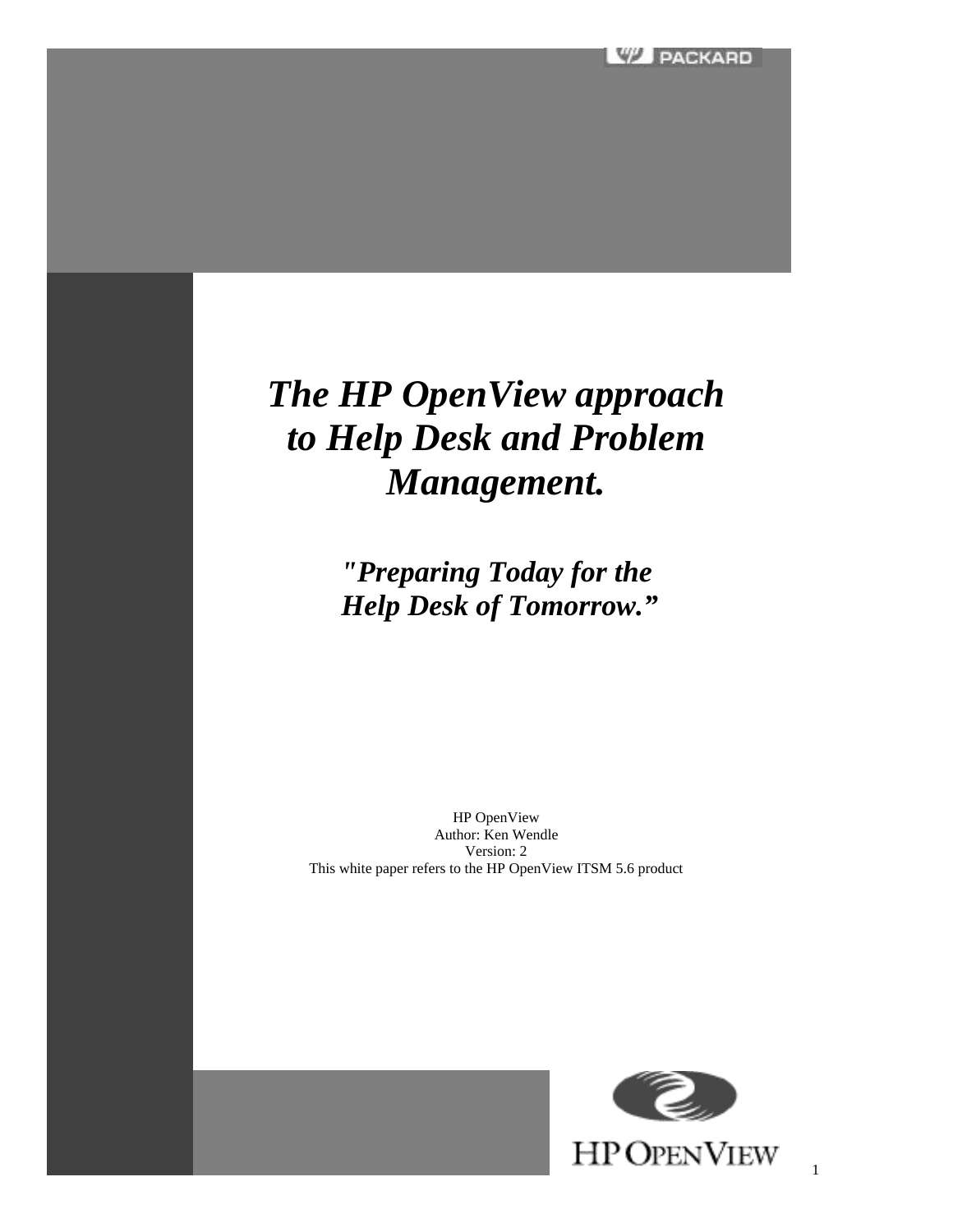# **Table of Contents**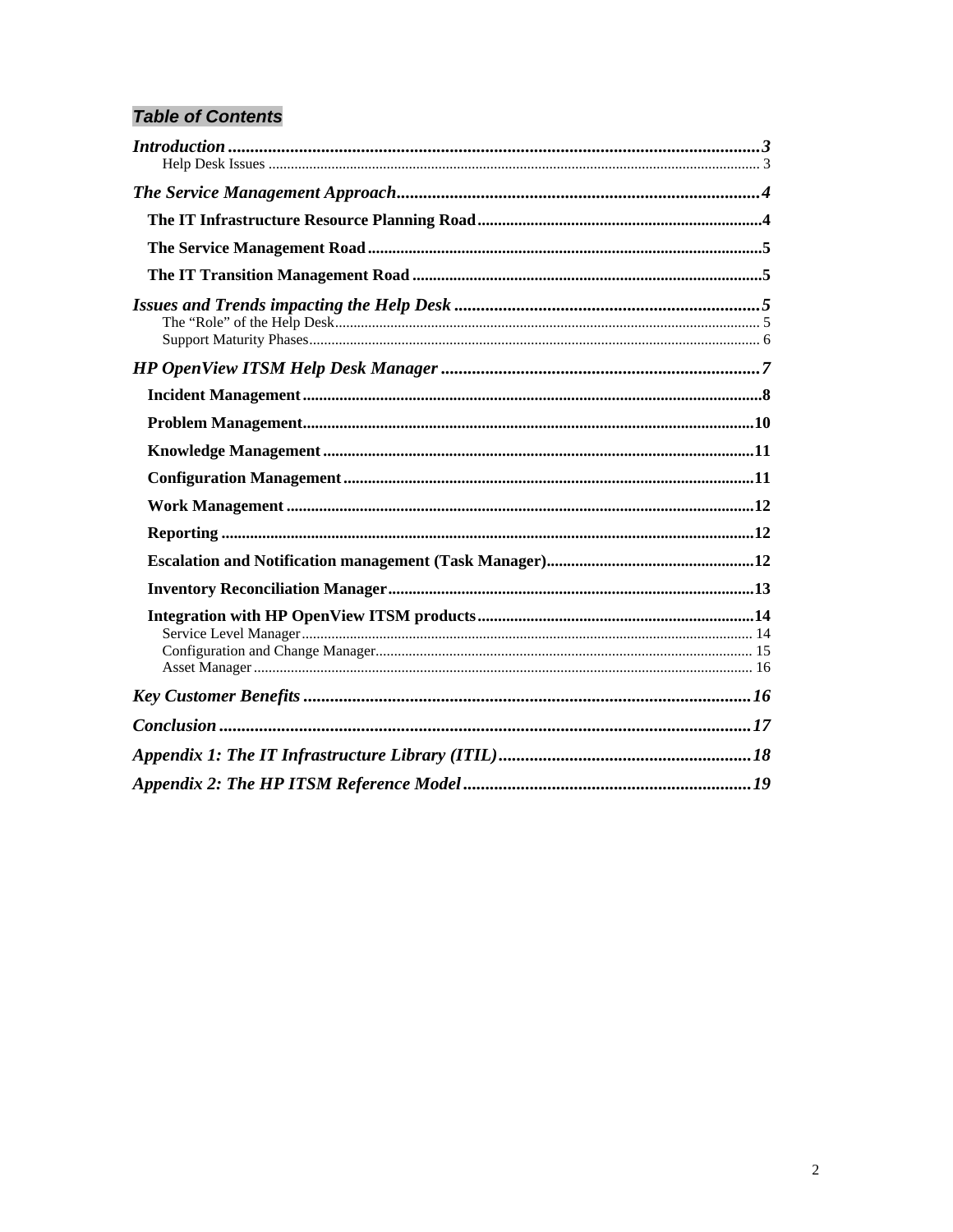## **Introduction**

*On a visit to Wonderland, Alice is running frantically as if on a treadmill. She complains to the Cheshire Cat, hovering nearby, that she doesn't seem to be getting anywhere. The Cheshire Cat tells her that she has to run faster! Alice exclaims that she's already running as fast as she can! The Cheshire cat coolly replies, "You have to run as fast as you can just to stay in one place. In order to get ahead, you have to run faster than as fast as you can!"*

Sounds a bit like today's business environment, doesn't it?

Alice could just as easily be your corporation or organization. The Cheshire cat could just as easily be that marketplace "out there". Just when we begin to think the pace of business can't get any faster, it does. We are rapidly approaching what Bill Gates calls, "Business at the Speed of Thought."

If one were to list the items making the most dramatic impact on the pace of businesses today, that list would likely include the drive to Globalization, the Internet and E-Commerce revolution, EDI, shifting demographics, and rapid technological advancement. In today's "morphing" economy, the "digital revolution" is redefining the competitive forces in the economy with breathtaking speed. As these technologies are increasingly converging, they are redefining the very core of business processes.

Innovation becomes the key driver for success in this era of rapid transition. Speed, flexibility, the ability to absorb change and to see and respond to what's coming down the road - NOT react to what's already happened - are the hallmarks of success in the present chaotic business environment.

One keen market observer's suggestion? Invest heavily in "Crystal Balls". In other words, to keep up with rapid technology and business changes, organizations must invest in organizational processes which enable them to look further down the road to recognize emerging technologies, assess the impact to their company, quickly adopt the new technology and to absorb the changes it creates. To move from fire-fighting mode to a reactive one. From reactive to proactive. From proactive to preventative.

The message is clear: be adept, adopt and adapt, or die. Change is not a choice. Growth and ability thrive by making change your ally is. To realize that what you do today is building your organization of tomorrow.

Finally, consider this. If you think being a customer or "user" of this technology is tough, trying being one of those whose job it is to support the technology once it's deployed. Now you begin to see another facet of the problem.

#### Help Desk Issues

With the speed of technological changes comes the need to effectively and efficiently support the customers (a.k.a."users") of that technology. Back during the days when the mainframe ruled the computerized world, there was little or no need for a "help desk" per se, as the technology was effectively isolated from its users.

From the early '90s as companies moved into the client server environment to today's dramatic shifts into Internetworking architectures, the complexity of supporting the technology has grown proportionally.

Just ask yourself these simple questions:

Do you believe that…?

- ÿ Overall *demand* for technology support will increase or decrease within the next 12 months?
- ÿ *Complexity* of that support will increase or decrease within the next 12 months?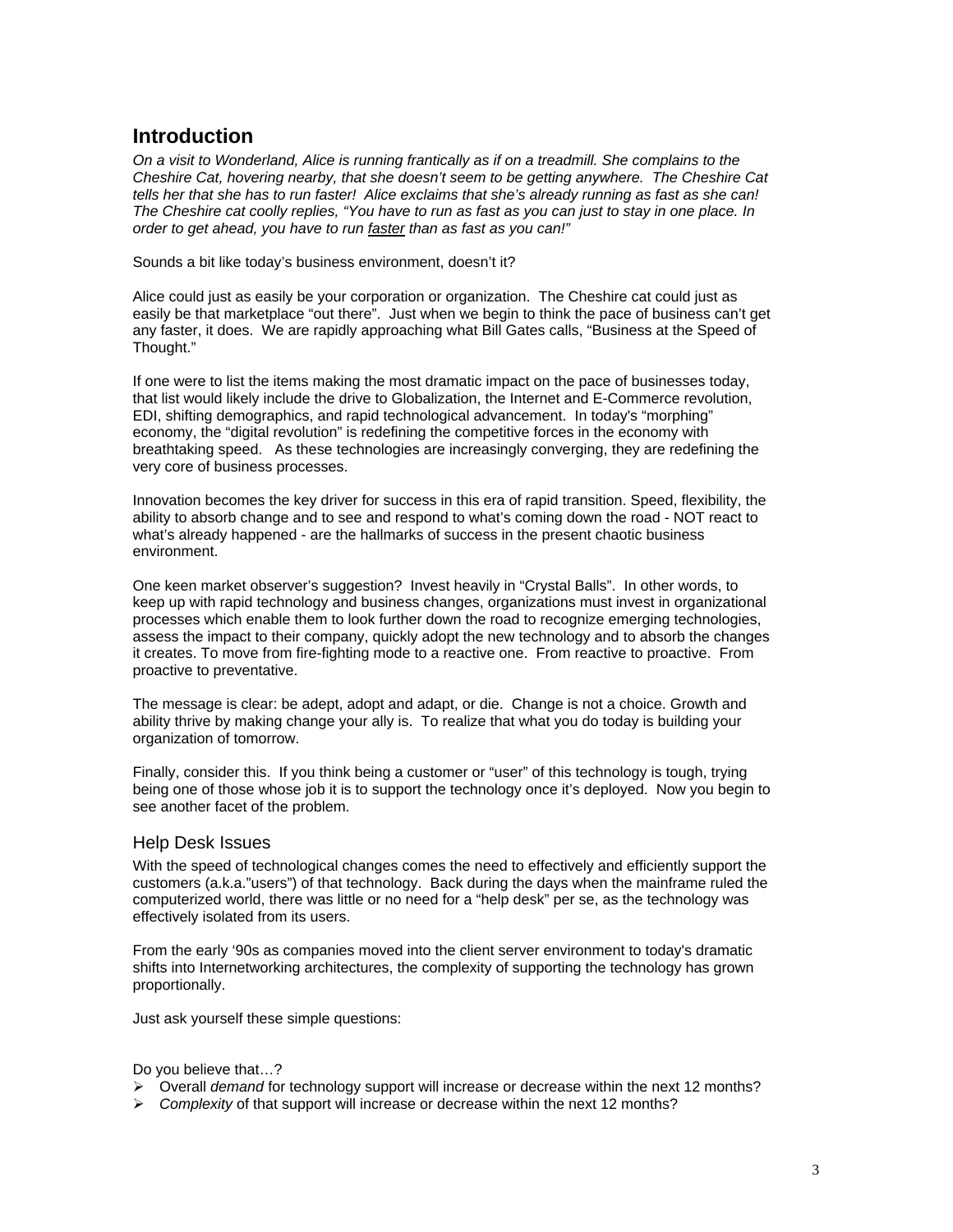ÿ Associated *costs* of that support will increase or decrease within the next 12 months?

Now ask yourself this: "What are you doing about it?"

To not have a game plan - to *not* be in the process of preparing today for your "Help Desk of Tomorrow" with its higher demand and more complex, more expensive technology support - is like the person who leaps from the top of a 20-story building and declares at the  $10<sup>th</sup>$  floor that "everything is O.K. so far." Many corporations are ignoring the facts staring them in the face.

# **The Service Management Approach**

The "ultimate" goal of an IS organization is to align IT to the business and deliver quality IT services to the business and fully contribute to the business while at the same time being able to rapidly change the IT Services as business or technology changes occur.

There are three roads that lead to this ultimate Service Management approach:

- 1. The IT Infrastructure Resource Planning Road focuses asset utilization
- 2. The IT Service Management Road focuses on customer management and quality.
- 3. The IT Transition Management Road focuses on rapid adoption of enterprise changes.



Figure 1. Positioning Service Management

The HP OpenView IT Service Manager product suite exists of 4 products.

- 1. HP OpenView ITSM Asset Manager
- 2. HP OpenView ITSM Help Desk Manager
- 3. HP OpenView ITSM Configuration and Change Manager
- 4. HP OpenView ITSM Service Level Manager

#### *The IT Infrastructure Resource Planning Road*

IT Infrastructure Resource Planning is a Gartner Group definition:

*"The ultimate objective of infrastructure resource management for IT is the synchronization of the IT management processes with the enterprise's overall business objectives."*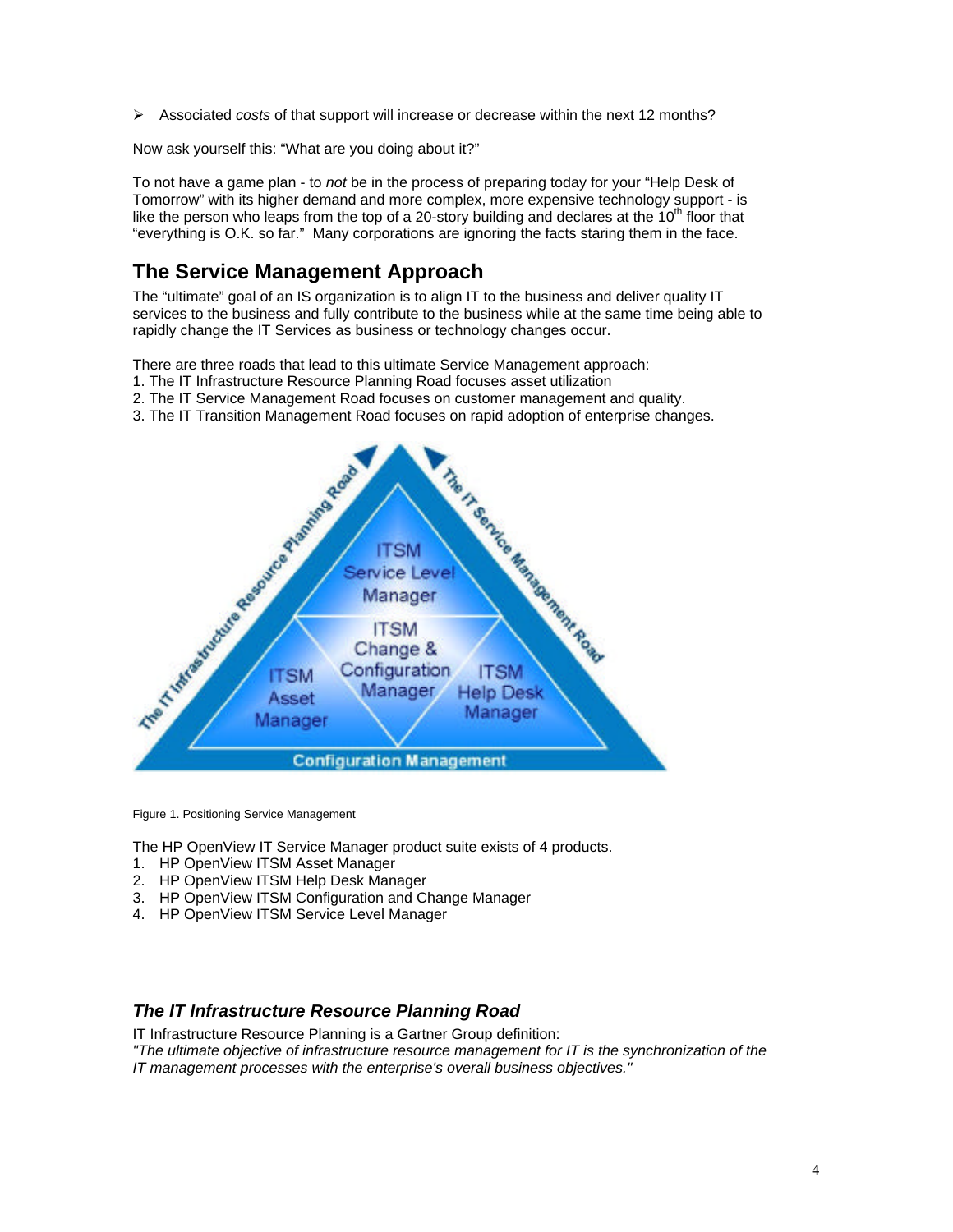The IT Infrastructure Resource Planning road is a road that focuses on Asset Utilization, Asset Optimization and eventually Asset Synchronization. The business objective is cost control and the main focus will be reducing the Total Cost of Ownership (TCO) of the IT environment.

Organizations that take this road will focus on controlling their costs related to IT Assets. After a successful implementation of Asset Management, the organizations will seek to ways to leverage of their control by utilizing the assets information at operational processes such as the service desk.

Another step could be the implementation of Change Management processes to optimize the Asset Management process and implement "just in time" principles for asset supply and asset inventories. The last stage of the Infrastructure Resource Planning Road is the implementation of Service Level Management processes, focusing on relating the now controlled costs to their benefits to the organization.

## *The Service Management Road*

Although the end-stage of The Service Management Road and the Infrastructure Resource Planning road is clearly the same, the service management road has a different focus.

The service management road has a customer (end-user) focus rather then a cost optimization focus. The Service Management road focuses on treating the IT end users as customers. In order to do this knowing how and by whom IT Assets are used in the production environment is key. Hence, Configuration Management is a key process in the first stage of the Service Management road. Having a configuration management database will enable help desk staff to understand their customers and deliver a more efficient and effective level of support.

The second stage on the service management road is the implementation of a change management process to control and change the production environment to increase the quality of the environment. The focus of the change management process is hence quality improvement and to implement a continuous improvement process within the IS Organization. The final stage is, once more, the "complete triangle".

## *The IT Transition Management Road*

The IT Transition Management Road approach is focuses on controlling the production environment. In these turbulent times, where IT transitions have a major impact on business, organizations have the ability to start with the Configuration and Change Management process as the first step towards the ultimate IT Service Management approach.

The IT Transition Management Road approach focuses on creating an IT production environment that is controlled and managed in such a way that it can rapidly adopt and support IT transitions such as: E-business or E-Commerce initiatives, rolling out new applications, or getting rid of the legacy environment.

This paper will focus on Help Desk Management and the processes needed to enable organizations to rapidly and successfully support IT services.

# **Issues and Trends impacting the Help Desk**

## The "Role" of the Help Desk

Whatever you call it – Help Desk, Service Center, Computer Help Center, Service Desk, etc. – it is a vital part of customer (user) support and liaison. It is the eyes and ears, face and voice of the IT organization. Justified or not, the customer's perspective on the IT organization is often created by his or her experience with the help desk. It is the primary point of contact which users of IT have with providers of IT service, and often the ONLY point of contact day to day.

Still, the Help Desk has been referred to as the "Rodney Dangerfield" of IT functions: "no respect". It is often viewed merely as a training ground for new recruits… a "necessary expense", yes, but an expense nonetheless. For these reasons, funding for training, technology, or just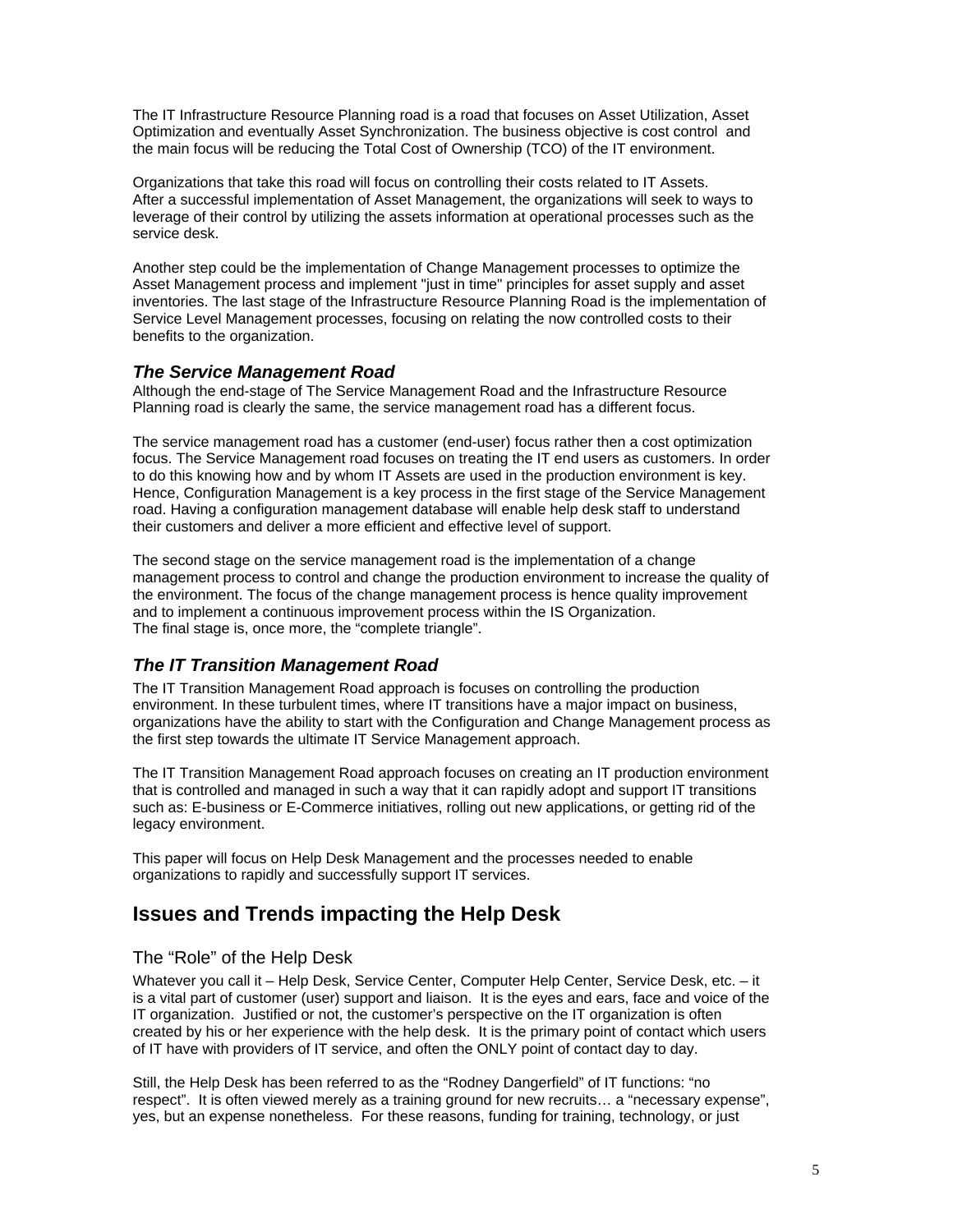enough to celebrate a milestone is often hard to come by. It's been observed by at least one industry observer that companies want the "Help Desk of tomorrow with the budget of yesterday".

Fortunately, top corporate management is discovering - and many more need to discover - the strategic value of their Help Desk. They are also realizing the need to better coordinate other parts of IT in support of their Help Desk. This takes the right people doing the right things with the right tools to enable them: the correct blend of People, Process and Technology.

The Gartner Group, in and attempt to help support organizations better understand where they are and where they should be heading, identify and describe a time-line or phases of support maturity.



## Support Maturity Phases

*Firefighting:* This phase is characterized by and consists primarily or exclusively of call (trouble ticket) tracking. Almost everything that happens in the infrastructure comes only from the customer. Generally, there is no clue or indication of what actually caused the disruption. There is no keeping track of who is using what hardware or software: this information must be supplied by the user. IP address may be used to find additional information from other "inventory" tools (e.g., SMS) but there is no integration in place. According to Gartner, relatively few support organizations are still in this phase today.

*Reactive:* This is where true call management begins, and where Gartner indicates the majority of organizations either are currently or rapidly moving toward. This phase is identified by integration with Network System Management (NSM), providing the potential to know when and where incidents occurred. This is also where the Configuration Management Database (CMDB) can be best utilized by hooking into inventory tools, thus providing "As is" vs. "Desired" state information.

The emphasis here becomes placed upon problem management and resolution. Therefore integration to "knowledge packages" (provided by pre-packaged knowledge vendors) may also be utilized at this point. While "canned knowledge" provides the ability to empower front line staff to close more calls on the first call, it will NOT provide information or knowledge about your own infrastructure. This is best provided by your own call/incident management database, assuming that a good classification structure and CMDB category structure is in place to provide adequate reporting.

#### *Proactive:*

This phase begins when change management is integrated into Help Desk function, and is even further enhanced by integrating Service Level Management and greater Knowledge Management capability. At this point, the Help Desk becomes more of what Gartner calls "Consolidated Service Desk" (CSD), with full integration not only to Change Management, but the infrastructure itself. Self-help is more readily provided to end-users and process are developed to incorporate Knowledge Management, change management and service-level management. A competent tool-set is required to effectively integrate these various disciplines.

The link to change management is vital for several reasons. While both incidents and problems may initiate changes to prevent those things from happening again, incidents may also be related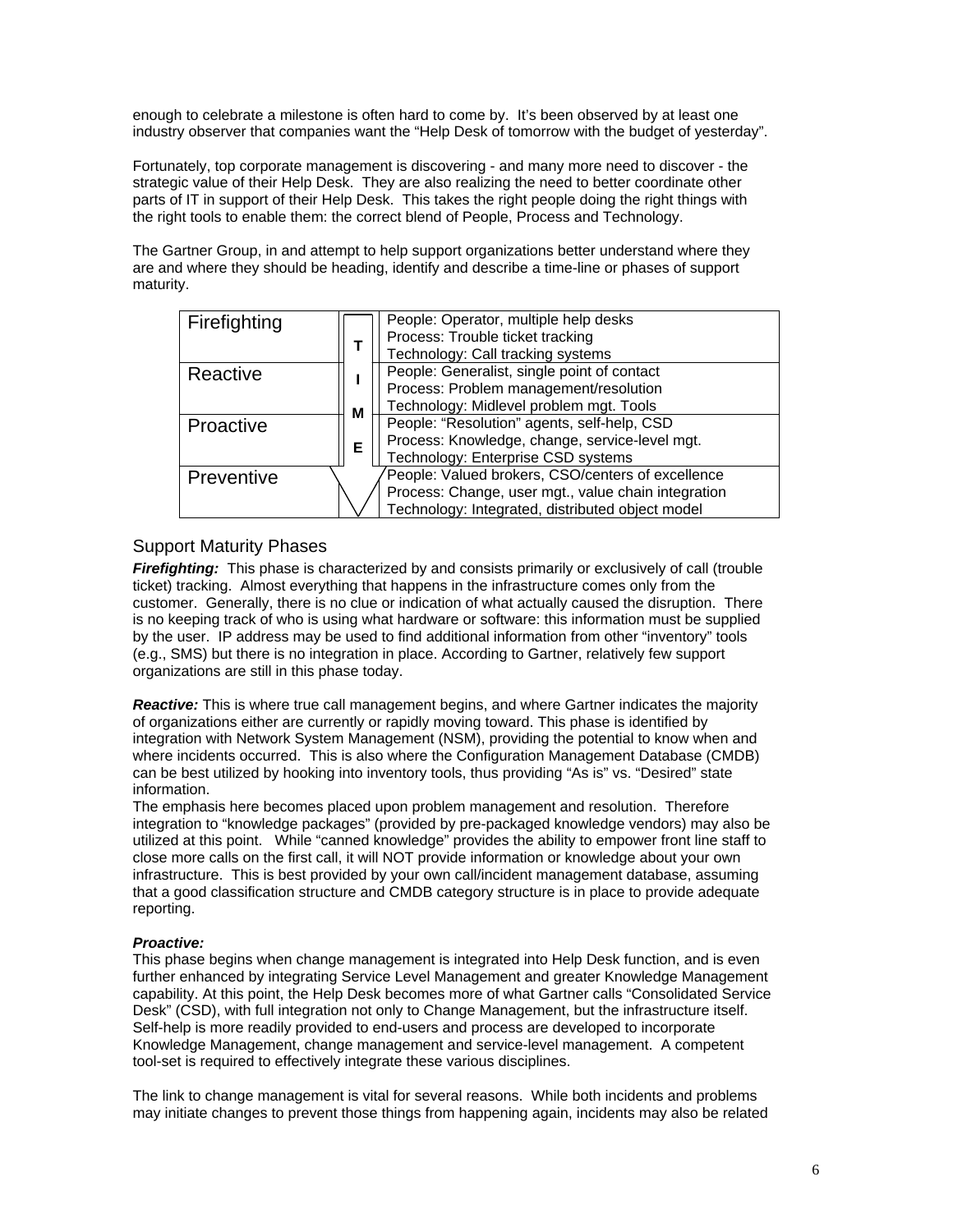to "causing" changes, i.e., those implemented changes which, in turn, *created* incidents. This may highlight communication issues, or an ineffective change process, or by the lack of a welldefined back-out plan.

#### *Preventative:*

By fully integrating various disciplines, an IT organization can enter the Preventative phase of IT service management. It is necessary to identify and define IT services and the various components of which these services are comprised. It is further necessary to have SLAs with customers identified as users of those services. Defining IT Infrastructure parameters (response and availability) and the time frames (service hours) is required so that if something is going to be changed, you know what to change, when it is to be changed, who to notify, and the importance and impact of that change. This allows for the determination of dependencies, affected resources, etc. Defined services and their related SLAs also show how many people are being impacted by any service outage, scheduled or unscheduled.

Creating this "Service Layer" as opposed to simply infrastructure improves communication between IT and customers, helps determine escalation paths and helps automate the workflow process.

This will most definitely improve problem analysis and change control process by having a better category structure of business services as opposed to simply CMDB items. Better root cause analysis is possible by "drilling down" to look only at the finite parts of the infrastructure making up the service.

## **HP OpenView ITSM Help Desk Manager**

In reviewing the above phases, it becomes increasingly apparent that the goal is NOT to optimize one's Help Desk at any given stage, but rather to move as rapidly as possible from one phase to the next. There is simply no mid- or long-term benefit in staying a really good reactive help desk. In fact, as strange as it may initially sound, it is actually better to be a "pretty good" proactive help desk than an excellent reactive one. In fact, Gartner has proposed a *Strategic Planning Assumption that by 2002, almost half of enterprises will fail to move from reactive support and will risk having their entire IT support function outsourced.*

Even though there are many "outsourced" help desks that are being brought "back home", many companies (some in desperation) will still seriously consider this option. Often this is because the Help Desk does provide management information that management understands and supports. The Help Desk will talk about the number of calls, call duration, abandoned rate, first level resolution - which are all good "internal" statistics - but the key is this: how do they translate to what upper management understands and supports, that is, the *dollar*?

Part of the problem is that many help desk tools in use today are optimized for the reactive help desk. And the best tool(s) for the reactive stage may not augment – and indeed may hinder help desks who wish to move from a reactive to proactive stage.

With this in mind, the correct tools should assist and enhance this maturing process. Recognizing this desire and inevitable need to mature, the HP OpenView ITSM Help Desk Manager product functionality can be quickly summarized into the following.

- Incident Management
- Problem Management
- Knowledge Management
- Configuration Management
- Work Management
- Reporting
- Escalation and Notification Management (Task Manager)
- Inventory Reconciliation Manager
- Integration with HP OpenView ITSM products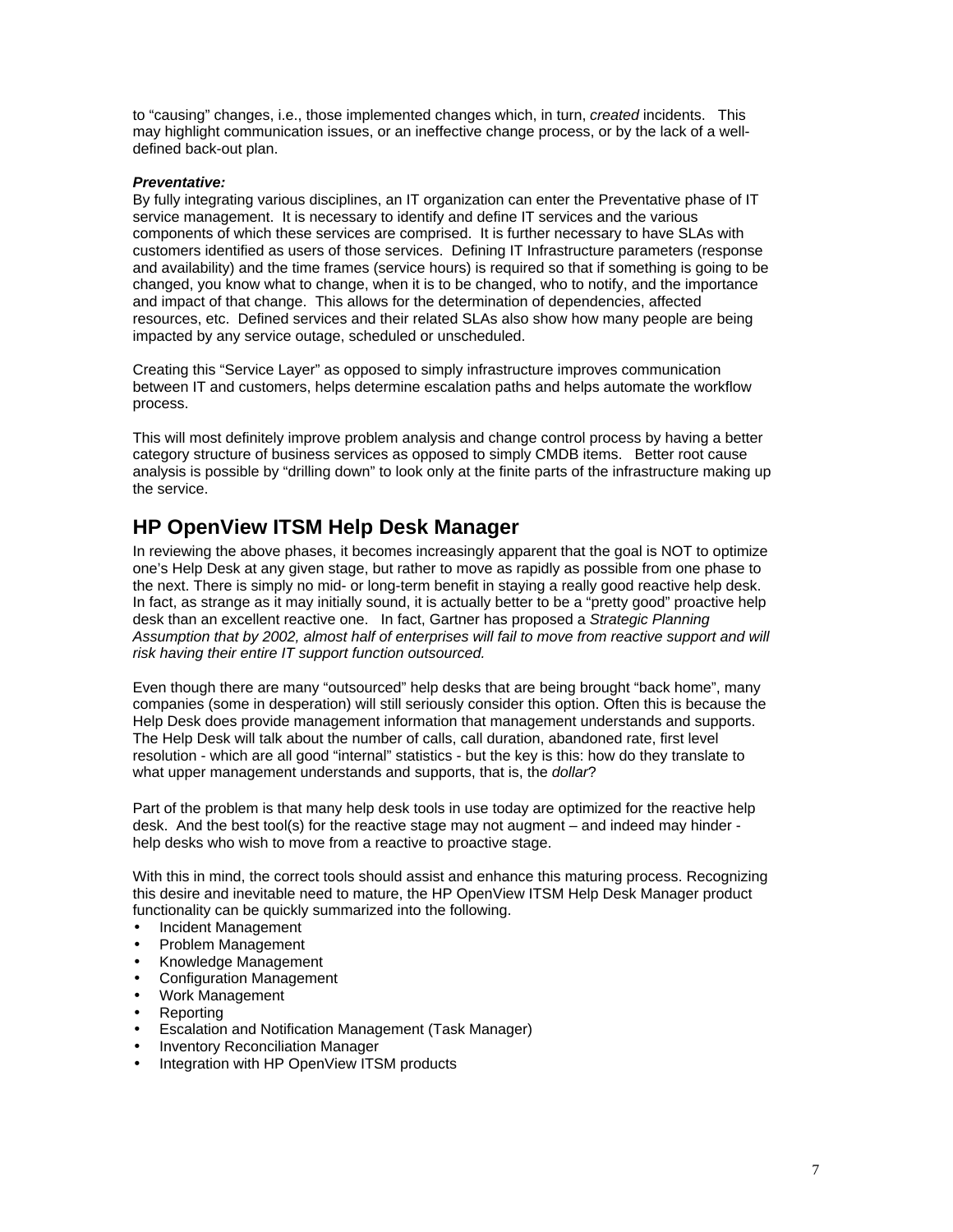## *Incident Management*

*It seems that every city has a stretch of highway where accidents seem to occur on a regular basis. The highway patrol is usually the first on the scene, quickly followed by other emergency vehicles: ambulance, fire truck, tow truck, etc. The first order of business is to attend to the injured. Next is to get the traffic moving again.* This is essence Incident Management.

The over-riding goal of Incident Management is to get the customer back to a productive state as quickly as possible: to restore "normal service operation" (optimally as defined by the relevant SLA). To best achieve this, each incident is identified, recorded (logged), classified (categorized) and tracked until "normal service" is restored (reconciled). Should the incident become a problem (as described below) it should be managed properly through final resolution.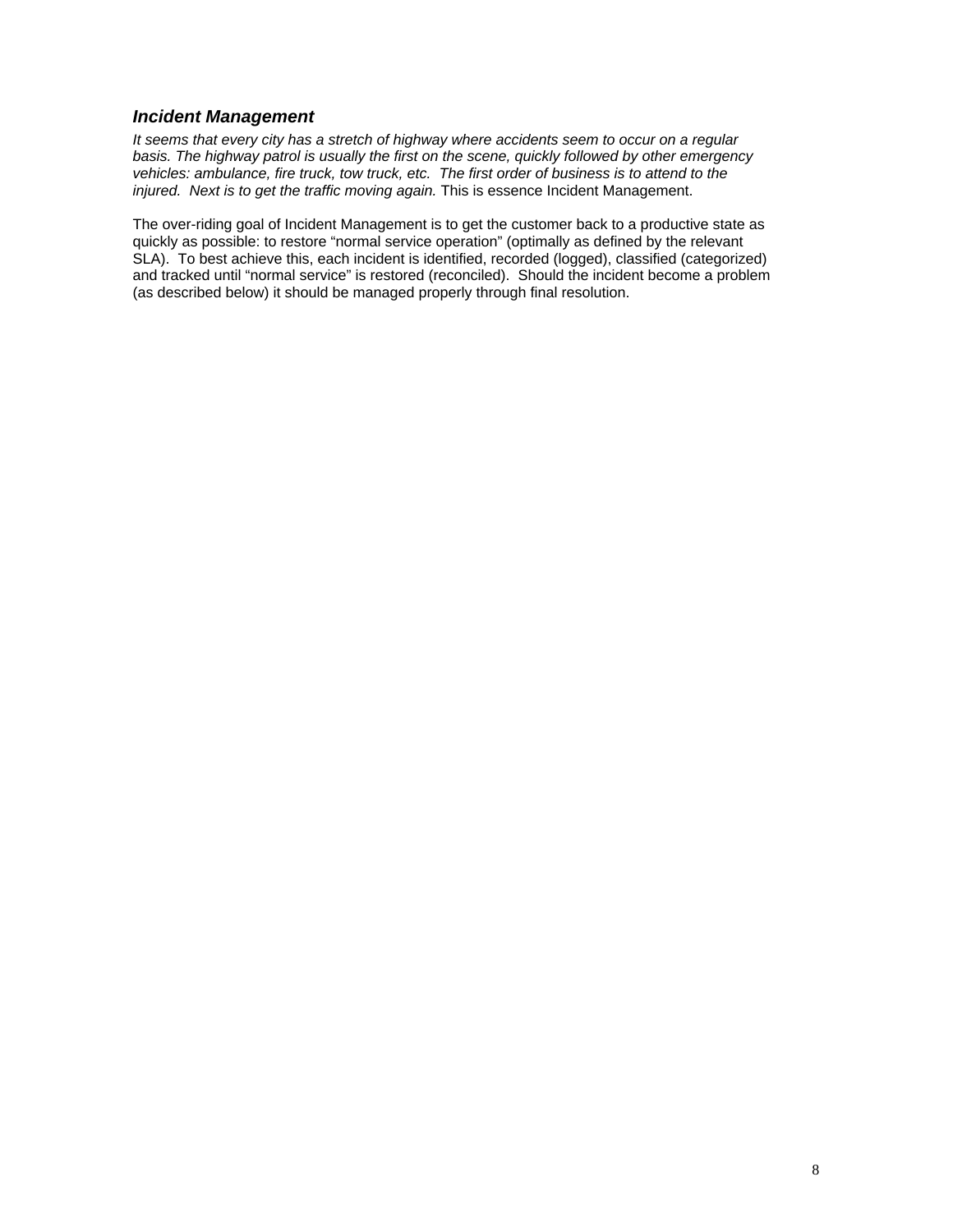According to a study performed by Meta, the calls received by support organizations can be broken down into a so-called "three layer cake" (see figure below).



Figure: Three types of incidents

The bottom "layer" represents those calls which are repetitive in nature, i.e., are received and handled over and over, day after day, week after week. If graphed over time, the result would be a horizontal line. These calls are candidates for partial or complete automation: automatic password resetting, automatic application restart, FAQ's for "how to" questions, etc. An organization which finds itself focussing on this "layer" is generally "fire-fighting" or "reactive". Tools available in Help Desk Manager to also in addressing these types of incidents include "Check lists", which provide the correct questions to determine the correct answers. Also very helpful is "Standard calls", frequently occurring calls which can be at least partially automated to make call entry faster and more consistent.

The middle "layer" consists of those calls, which are repetitive, but only for a specific time. If graphed over time, one would see "peaks and valleys" as calls came in. These could be caused by a rollout of a new application or system, an upgrade, a quarterly closing cycle, etc. These calls are candidates for utilization of so-called knowledge base, "canned" or historical. A wellcoordinated training program also helps reduce this type of call. An organization focussing on this "layer" is generally in the "reactive" or "proactive" level, as change management disciplines come into play to help minimize the impact of change. Tools within Help Desk Manager to assist in addressing these incidents include a "Full Text Search (FTS)" or Context Sensitive search of call history, although even this may become somewhat burdensome as more and more calls are logged and indexed. Therefore, it is possible to limit a universal search by creating a "Knowledge Pool" in order to limit searching to that "pool". Case Based Reasoning (CBR) is also provided to give the ability to launch, and pass description information to obtain access to predefined "cases", or known situations and their solutions. Task manager and escalation (progress monitor) is extremely valuable in order to correctly and efficiently dispatch incidents and problems to the correct resources.

The top "layer" consists of those "one time", "isolated", or non-repetitive incidents. Those incidents, which seem to come out of "left field" and will often blind-side an organization. Every support organization has stories of such incidents: the time someone dropped a server without backing it up, the thunderstorm which knocked out the LAN. If graphed, they would appear as random points, with little or no correlation to one another. Organizations focusing on this "layer" are in either the "proactive" or "predictive" phase. On the surface, it appears little can be done to prevent or minimize their occurrence. In reality, the implementation and integration of solid change management processes, and service level management, goes a long way in minimizing the occurrence and/or impact of such incidents. This is perhaps one of the greatest strengths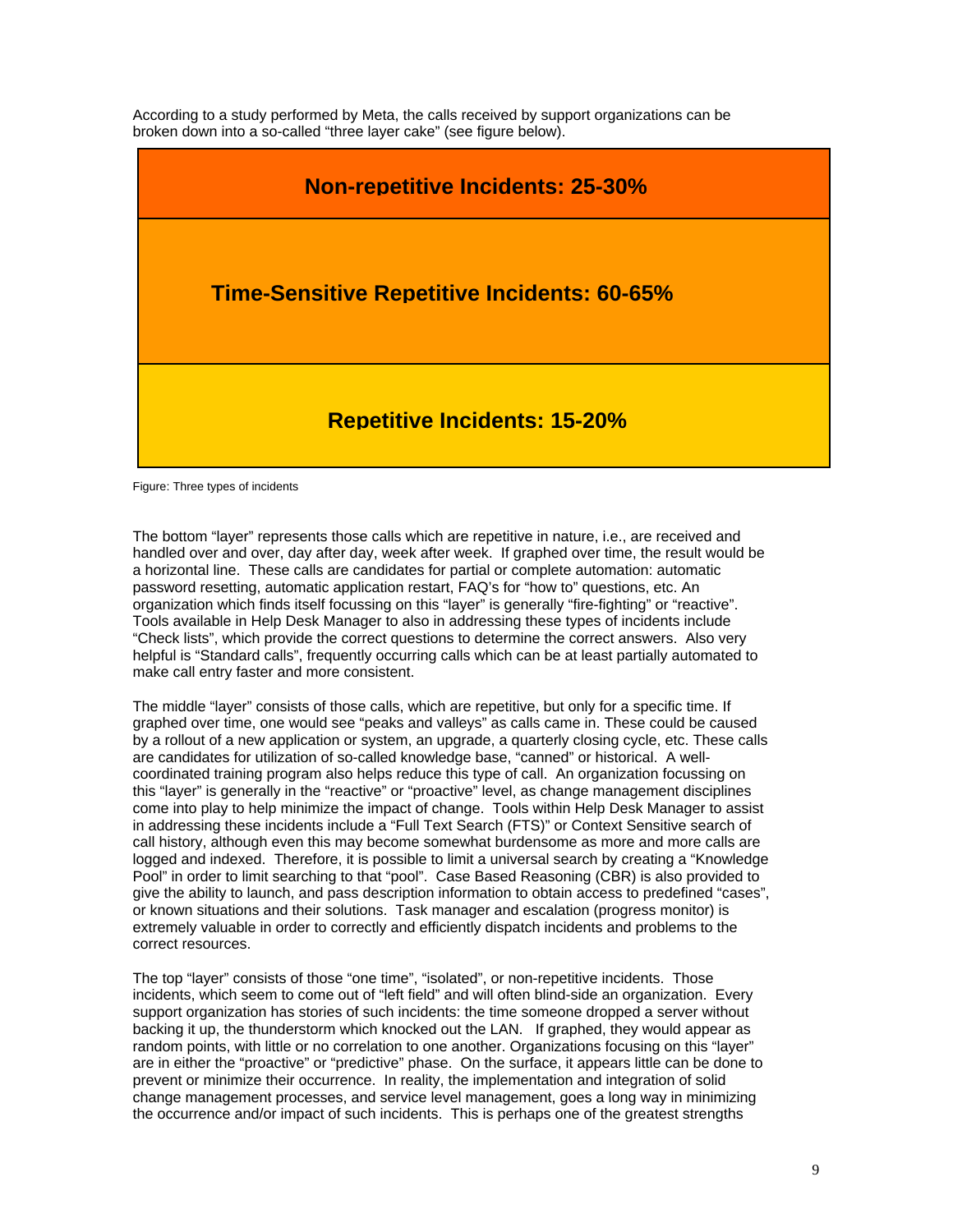and unique capabilities of the ITSM Help Desk Manager. This ability also is extremely valuable in addressing and minimizing incidents within the other two "layers".

In many IT organizations, there is a serious lack of support from Level 2 and 3 organizations (i.e. Systems Development and Project Management and Infrastructure Support) "dumping" new products and services and changes onto Level 1 without any formal accountability for the quality of their work. At best, this is poor organizational structure, at worst, it's chronic victimization.

Regardless of what layer an organization focuses on, the LOGGING of 100% of all calls received is VITAL. The justification for this is simple: for all intents and purposes, the calls, which are not logged, did not happen. The integrity of the help desk is severely damaged by a "hit or miss" attitude toward logging calls. Finally, you cannot create a report of all calls that were not logged. It becomes very difficult, if not impossible, to justify training, staffing, or equipment based upon a partial picture.

If this becomes an issue, Help Desk agents may ask that inevitable question: "Do you want me to solve the problem or log the call?" The answer of course is "Both". If difficulties arise in logging calls, chances are the problem is with the tool(s) being utilized.

Incident management also is vital in terms of cost. Various studies have concluded that it is proportionally less costly to resolve calls on the "first line" than level 2, less at level 2 than level 3, and so on.

To assist the front line agent, ITSM Help Desk manager incorporates *SMARTLINK,* which may be used to launch a remote control or self-healing application.

#### *Problem Management*

*Somewhere people are gathering information and analyzing that accident, what may have caused it and how it may relate to other accidents which occurred along that same stretch of highway. They analyze, among other things, traffic patterns, the time of day, weather conditions at the time. From this analysis, they seek to determine the ROOT CAUSE of the accidents.* This is essence of Problem Management.

Without Problem Management, incident management becomes a never-ending process of doing the same thing over and over and over. Problem Management is concerned with asking "why?" and determining the real underlying cause of the incident(s) in order to prevent future reoccurrence.

Problem management deals with:

- $\triangleright$  Identifying and recording the problems encountered
- $\triangleright$  Performing severity analysis
- $\triangleright$  Providing for the proper support effort
- Investigating and diagnosing the problems
- $\triangleright$  Defining solutions and proposing requests for change (RFCs)

Problem management also addresses the issue of error control, following the progress of known errors until they are effectively eliminated by the successful implementation of a change to the infrastructure. (See "Integration with other OpenView products" below)

When the role of the local fire department was viewed as simply putting out fires, this was the criteria by which they were measured and for which they were rewarded. There was, therefore, no incentive to prevent fires. Needless to say, this focus was dangerous, destructive, and defied logic. Today, thankfully, fire departments see their greatest role as *preventing fires,* spending the vast majority of their time in working to minimize the risks of fire and educating the public in how to "learn not to burn".

Many support organizations still see themselves as "fire fighters". Their value is perceived by how many calls they take… how many "problems" they "solve". Problem Management squarely addresses this issue. The best customer service is resolving a problem before the customer is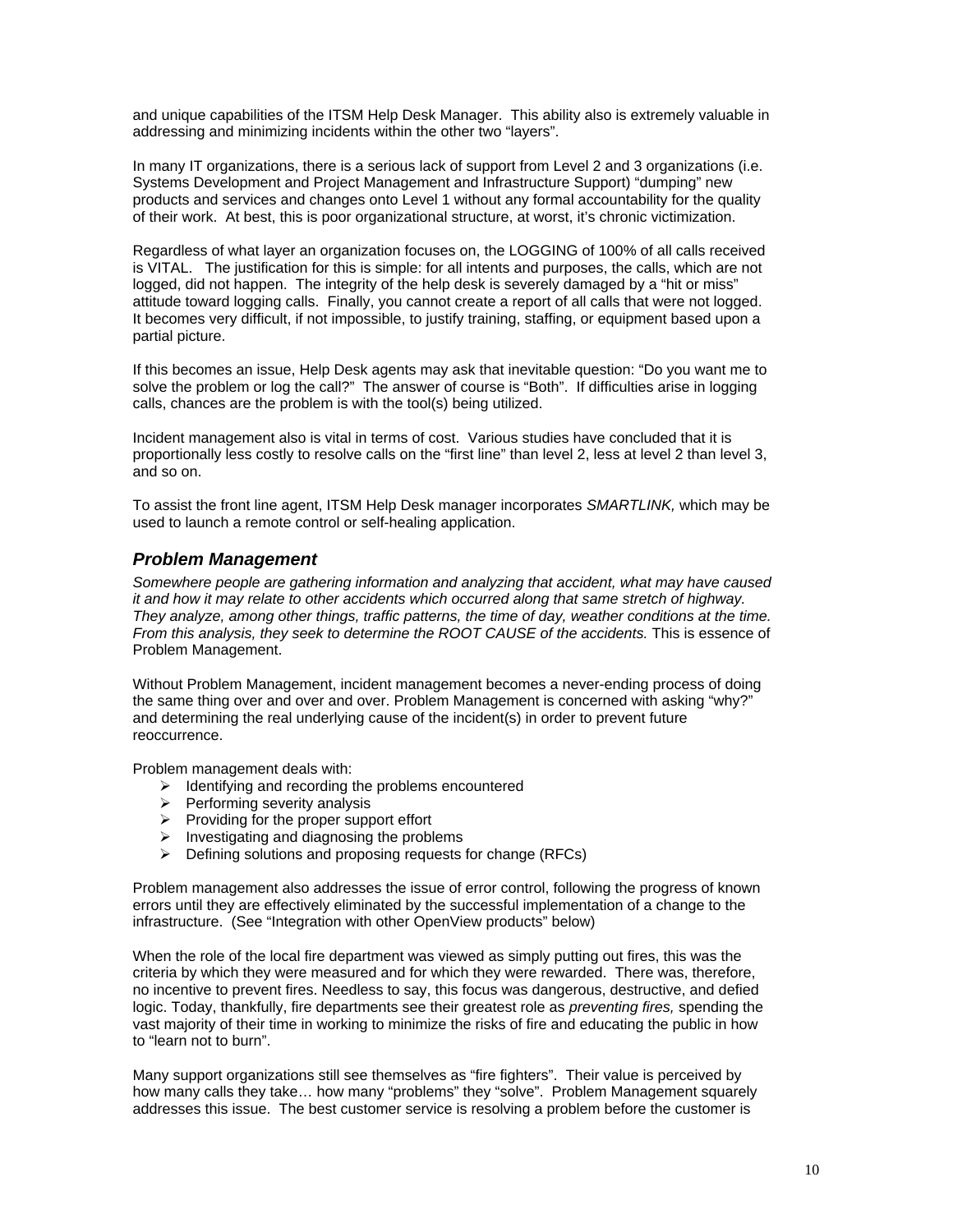even aware of it. It is the call *not taken, the fire that never starts* that that best serves the customer and the business.

#### *Knowledge Management*

As discussed within Incident Management, Knowledge Management becomes valuable in addressing issues within the various phases, but most notably within proactive and into the preventative phases. Knowledge management at one time seemed to be limited to off-the-shelf "canned" knowledge and the historical knowledge of past calls or incidents. ("How has someone else solved this problem?" or "What did we do the last time?") While there is indeed value in these, a vast number of incidents and problems cannot be resolved with this knowledge alone.

The "definition" of knowledge must be expanded. In fact, the GartnerGroup definition of KM is very expansive. They recommend it be applied to user programs, vendor products and services to clearly delineate KM from other information management approaches: "*KM is a discipline that promotes an integrated and collaborative approach to the creation, capture, organization, access and use of an enterprise's information assets. This includes databases, documents and, most importantly, the un-captured, tacit expertise and experience of individual workers."*

The trend toward wanting to empower the inexperience help-desk analyst or even end users to solve problems is gaining momentum. At the "micro" level, this can result in reducing the redundancy of the effort of people having to solve the same problem over and over.

Knowledge can be compared, in many ways, to water. When you need it, nothing else will serve the need as well. Knowledge can be stagnant, polluted, or frozen (ever try to learn something only to be thwarted in the effort?). It can also evaporate (ask any manager who's had a key staff member leave). For knowledge (and water) to be most effective, it needs to be "clean" and flowing and available to those who need it when they need it.

Too often a Help Desk sees only the knowledge of how to solve problems as the most important. However, information and knowledge of what infrastructure items are in place is also vital, as well as knowledge of what, if any, changes took place over the weekend or last night. Industry consultants stress that evaluation of tools and processes for the service desk should include a coordinated approach to not only problem resolution, but also asset tracking, configuration management, and change management.

In order to help facilitate steps toward better knowledge management, ITSM Help Desk manager not only provides links to "canned" and historical knowledge, but expands this with integrations, (discussed in more detail below) which provide greater information to assist the support function.

## *Configuration Management*

In the industry today, there is still some confusion around the difference between "Asset Management" and "Configuration Management".

*Asset Management* focuses on complete life-cycle management of an IT asset, whereas *Configuration Management* focuses on the production life cycle of an IT asset.

Configuration management focuses on how IT Assets interconnect and relate to each other so that it produces IT Infrastructure Services to the business units. In a very real sense, Configuration Management is a specialized discipline - a "sub-set" - of Asset Management.

Configuration Management isn't concerned so much about the cost of an Asset, but more on its role in IT service provision and the quality of its performance. Asset Management tools typically do support component-configuration management support, for instance having the ability to track the components of a desktop (memory, CPU etc), the tools typically do not support the complex functionality of identifying how IT Assets exactly interact and deliver services to the business.

From an IS Operations management perspective, Configuration Management is the information needed too fully empower the Help desk Management and Problem Resolution Staff.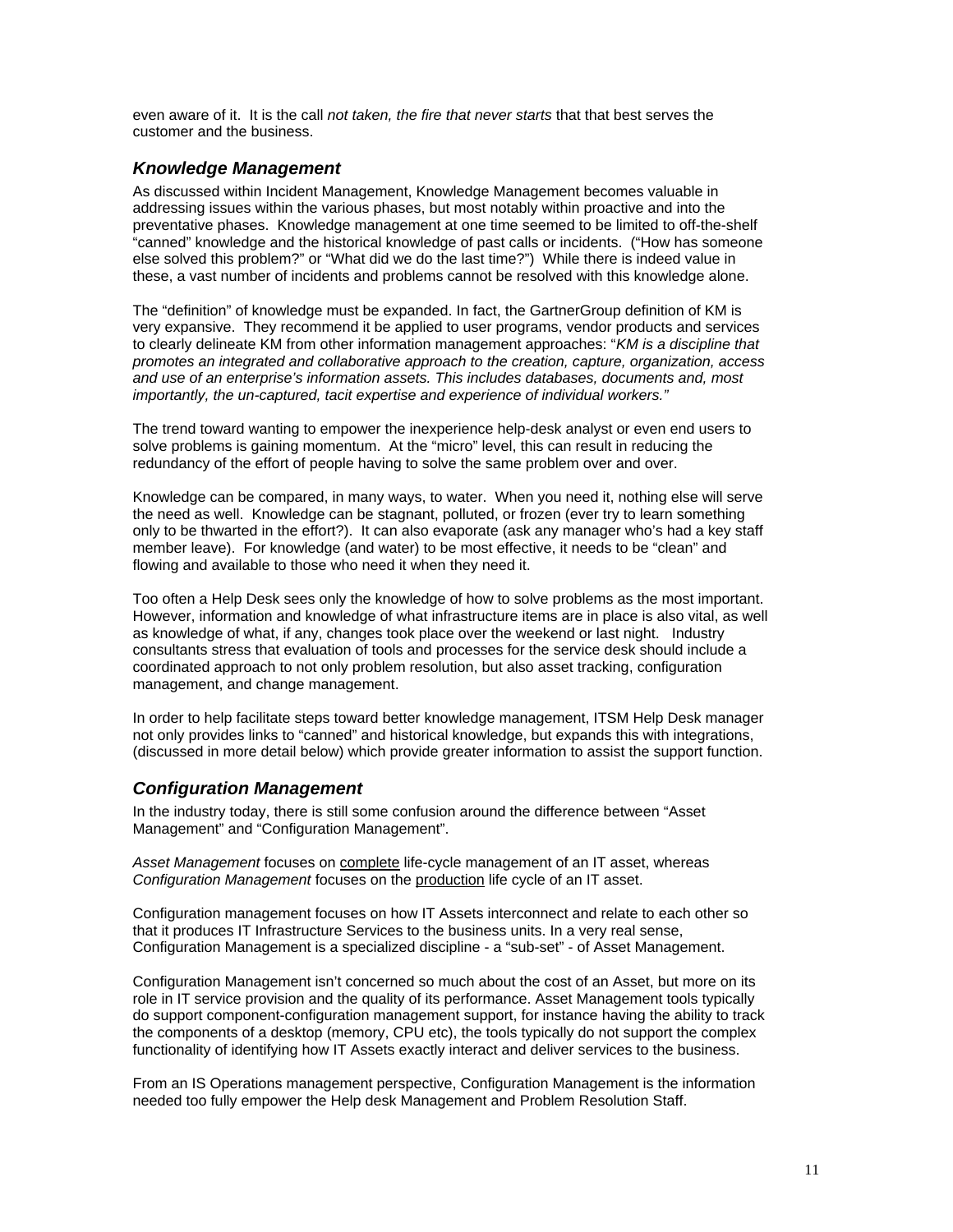In short, configuration management focuses on IT Infrastructure that is in production. The definition according to ITIL is as follows:

*Configuration management is a discipline that gives IT Management precise control over IT assets by allowing IT Management to:*

**·** *Specify the versions of Configuration items (CI) in use and in existence on an IT infrastructure and information on.*

- *The status of these items (e.g. in live use, scheduled for live use, scheduled for upgrade etc).*
- *Who owns each item (the individual with prime responsibility for it).*
- *The relationships between items (components, connections etc).*
- **·** *Maintain up to date records containing these pieces of information.*

**·** *Control changes to the CIs by ensuring changes are made only with the agreement of appropriate named authorities.*

**·** *Audit the IT infrastructure to ensure it contains the authorized CIs and only these CIs. The items that may be brought under configuration management control include hardware, software, documentation, telecommunication services, computer center facilities and any others the organization wishes to control.*

#### *Work Management*

Work Manager provides the functionality to have a centralized management console for all work related to IT Management processes. Work Manager is used in the change management process to identify IT staff available to carry out tasks related to the change management process.

Work orders have a classification structure, a status, priority, target setting, progress and a scope. The classification structure for example is: Risk and Impact Analysis, Appointment or Approval. The scope could be a help desk ticket, a problem ticket or a change request. Configuration Items can also be linked to work orders.

## *Reporting*

The reporting capability, lacking in many "call tracking" systems, has put many help desks on the defensive. Often it's much easier to put the information in than get it out. Also, many help desks implemented their help desk software without much thought as to what they really needed to get out in the back end. In addition, there are insufficient processes in place to provide for consistent entry. The old adage, "garbage in, garbage out" definitely applies here. The problem is without solid reporting, it is difficult to justify updating these out-dated systems. Without acquiring the update, management simply cannot get the reports they need.

ITSM Help Desk recognizes that reporting is a vital capability. Sine the "nature of the beast", is that many support organizations find themselves driving relentlessly day after day, effective reporting is necessary to review the path behind them. The needs of Management and audit and review demand reporting be created to show efficiency (that things are being done right) and effectiveness (the right things are being done) for incident analysis and Management reports. By utilizing a powerful reporting tool, Business Objects, both standard and ad hoc reporting becomes a very straightforward process.

## *Escalation and Notification management (Task Manager)*

HP OpenView ITSM Task Manager can be considered as the workflow engine of HP OpenView ITSM products. The "Traffic Cop" in the background surveying the situations and directing traffic accordingly, is included as part of the ITSM Help Desk Solution.

HP OpenView ITSM Task Manager allows IS Organizations to set auditing trails on status progress or any other fields. Based on modifications of the audited fields, task manager can take action and call any type of executable. For instance when a work order is released to a specialist with a high priority, task manager can be set to call a specialist's pager, do a screen pop-up or send an email.

Task Manager can audit any field in the HP OpenView ITSM database.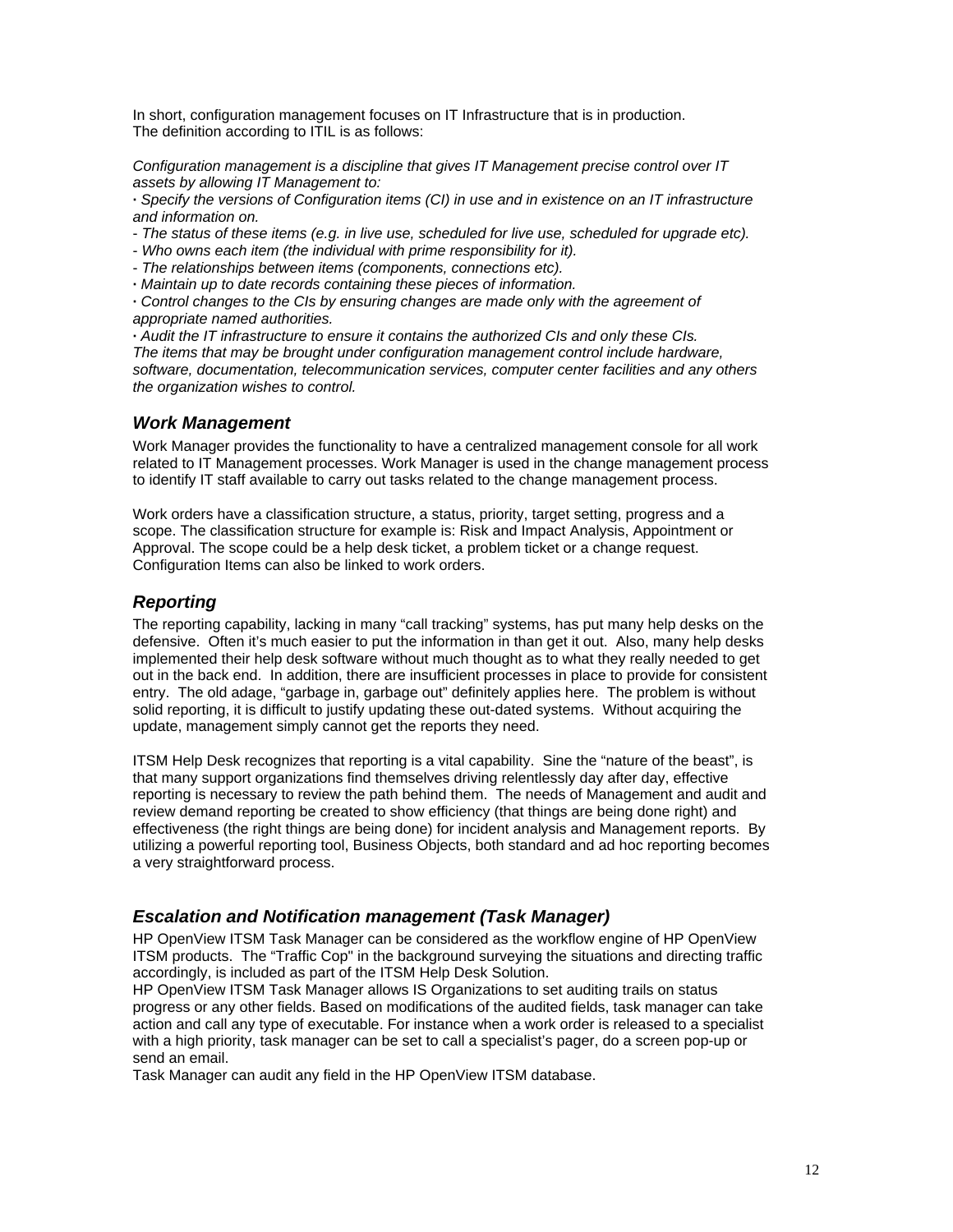## *Inventory Reconciliation Manager*

HP OpenView ITSM Configuration and Change Manager can be extended with the Inventory Reconciliation Manager (IRM).

IRM plays a significant role in automating the change verification process. The Inventory Reconciliation Manager is an open interface to the CMDB to integrate with Network and System and Management integration. IRM has two main functions:

**Populate the CMDB** - the initial population of the CMDB can be done through IRM. This will speed up the process of creating an accurate CMDB.

**Automated verification of the CMDB** - as explained earlier, the CMDB is the authorized and desired state of the IT Infrastructure. In any organization people will implement unauthorized changes. With the IRM process it is possible to automate the detection of unintended changes and hence secure and protect the IT service provision.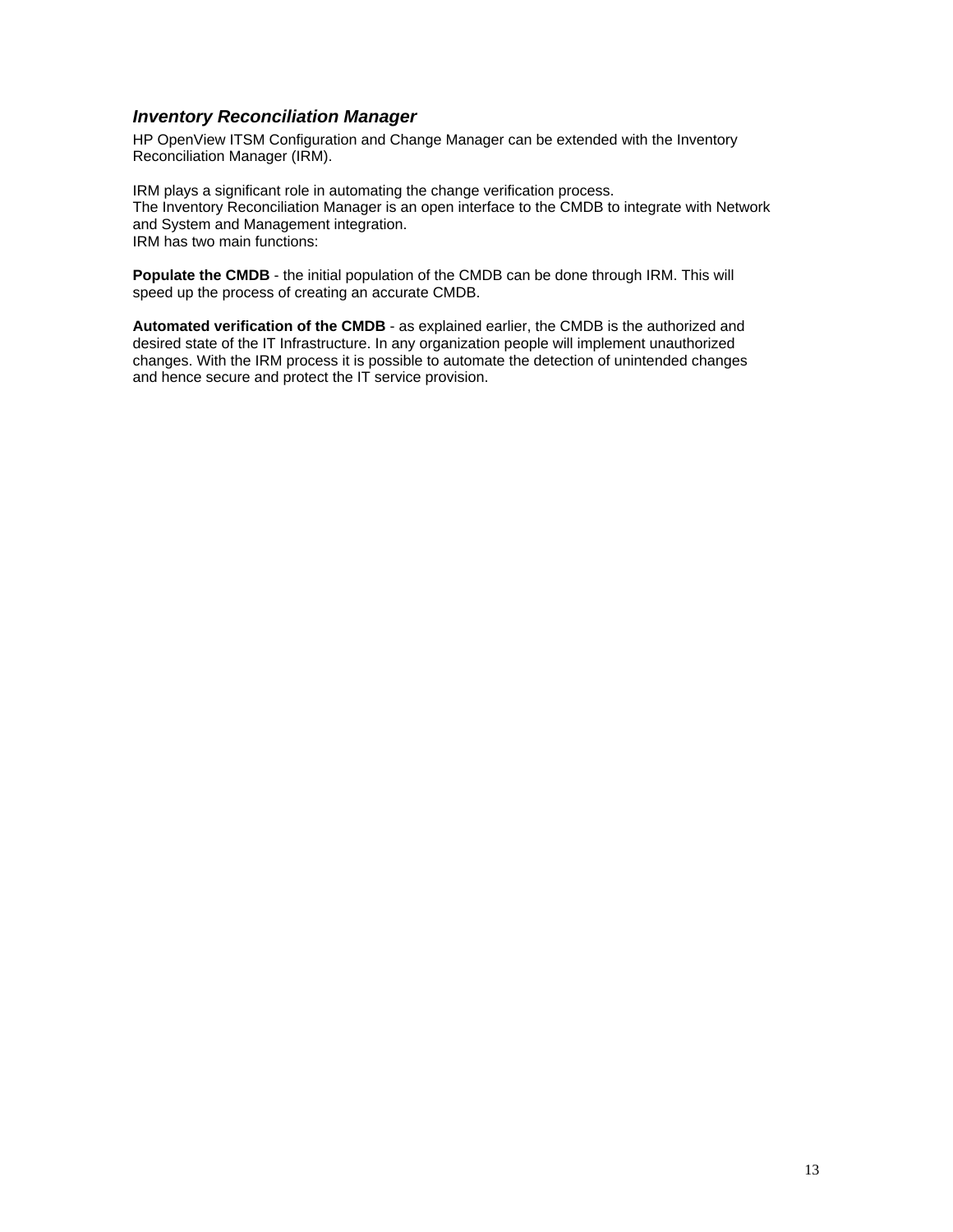

Figure: The Inventory Reconciliation Process

Network and System management tools such as HP OpenView Network Node Manager, HP OpenView Desktop Administrator and Microsoft SMS are capable of detecting hardware and software devices that are installed in the IT Infrastructure. The Configuration Management Database classification structure identifies to what degree the organizations wishes to manage their environment. Based on the classification structure an "extractor" for the NSM tools can be made. (Default extractors are NNM, DTA and SMS).

The extractor will produce a list of detected configuration items that are uploaded via the IRM engine in the reconciliation database. This database can be compared with the configuration management database and a list of changes is produced. In principle these changes are unauthorized, since the change manager process did not model these changes.

Based on the report organizations can take action and identify potential hazards to IT Service provision.

Based on the Reconciliation management database organization can also automatically verify if changes have been implemented as planned.

## *Integration with HP OpenView ITSM products*

Configuration and Change Manager is integrated with the three other HP OpenView ITSM products.

- Service Level Manager
- Change and Configuration Manager
- Asset Manager

## Service Level Manager

HP OpenView ITSM Service Level Manager allows organizations to translate an IT strategy into IT services. IT services are built up from the CMDB. An SAP service, for example, exists from various configuration items such as network CIs, database CIs, Hardware CIs and Software CIs. Service Level Manager is hence seamlessly integrated into the CMDB.

Once services are defined Service Level Manager allows you to define Service Level Agreements for those IT services. These SLAs incorporate Service Level Objectives like: service hours, availability, performance, business impact levels, resolution rates, costs, duration, responsible service manager etc. HP OpenView IT Operations as well as the HP OpenView ITSM products utilize this information.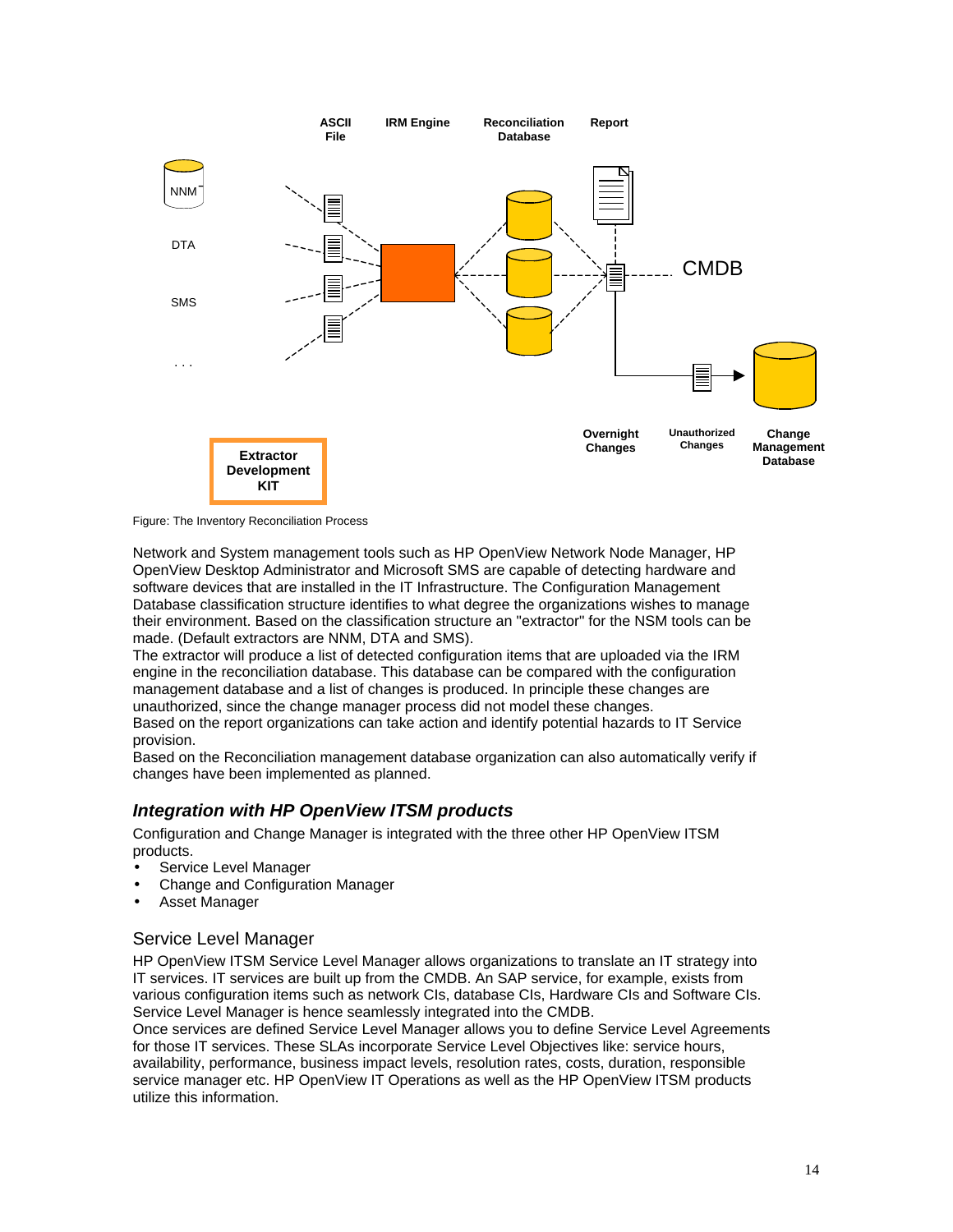The integration of Service Level Manager Help Desk manager has the following major functions:

- Logging of calls related directly to services
- More efficient use of limited resources
- Monitoring of services based upon defined service levels

#### **Logging of calls related directly to services**

Users of technology are not really interested in the components which create the services they use. Nor do they express problems they are having in those terms. A customer is much more likely to say "email is broken", than "I believe that one of the email servers performance has degraded". By linking calls, incidents and problems to Services, a "bigger picture" can be created. Also, business impact can much more quickly be determined.

#### **More efficient use of limited resources**

Service Level Agreements, by definition, have time-lines and priorities associated with them. By being able to immediately determine business impact, a correct amount of resources can be focussed to address the issues.

#### **Monitoring of Service based upon defined service levels**

Pre-defining service levels allow one very important benefit: it allows a support organization to become much more proactive. By setting thresholds comfortably within the limits of the SLA, a support organization can be notified with a sufficient amount of time to respond before the customer is even aware of a potential problem.

#### Configuration and Change Manager

HP OpenView ITSM Help Desk Manager is seamlessly integrated with Configuration and Change Manager. The products use the same authorization structure, the same database, the same business logic and the same user interface (UI).

Help Desk Manager also uses the same CMDB. The information about the authorized IT Infrastructure is immediately available for help desk staff. This allows help desk staff to generate personal CI overviews for callers and will enable the help desk staff to use the CMDB classification structure to search for similar problems with similar configuration items (CIs.) Since Help Desk Manager supports two additional ITIL processes: Incident Management and Problem Management, both processes are tightly integrated in the Change Management process. Incidents and root cause problems can be related to RFCs as initiation of changes and can be related to implemented changes as "caused by change".

The two products will utilize the work manager as central management window for all work related to IT Management.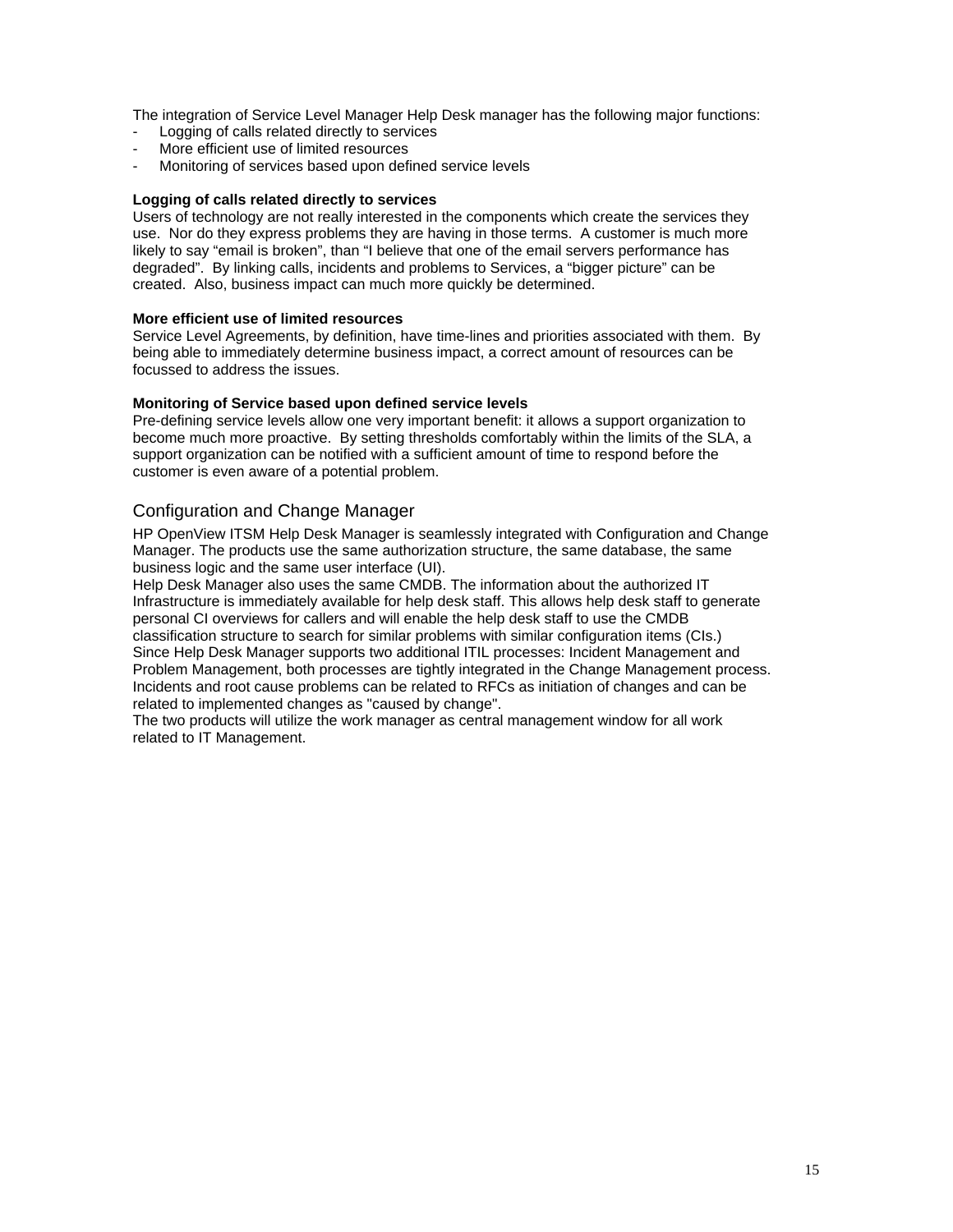

#### Figure: Window of Opportunity

The above figure explains that a particular CI, a Windows NT Server, is subject to a change. This particular CI is part of three IT services, the E-mail service, the HR Business Service and a Backup service. These services have different impact levels to the business and have different service hours. From the graph it is possible to identify that the best timeslot to implement the change is Tuesday.

Risk and impact assessment becomes more sophisticated by having the ability to view the IT services that could be affected as a result of the change.

#### Asset Manager

HP OpenView ITSM Asset Manager is focussing on the complete life-cycle management of IT Assets.

Asset Manager will allow organizations to optimize their Asset utilization from a cost perspective. When integrated with HP OpenView ITSM change and configuration manager, the Asset Manager and CMDB can share the same data. When changes are scheduled and new CIs need to be ordered since they are not in stock or not available at the IS Organization, Asset Manager can help change managers to identify if the needed assets are available in the entire organization. If needed, Asset Manager can make sure that assets will be available and can optimize the purchasing process by focussing on cost efficiency, the best brand and the best supplier.

Asset Manager will allow change manager to reuse software licenses that could still be installed on disposed desktops.

Asset Manager will allow changes to be implemented more cost effective and is focussing on decreasing the Total Cost of Ownership of the entire organization.

## **Key Customer Benefits**

Effective Help Desk and related incident, problem and call management is indispensable to the satisfactory provision of IT services. An ability to support the high level of technology changes is necessary for **effective** IT Service provision. The ability provide support in an orderly way, without making errors and taking wrong decisions is necessary for **efficient** IT service provision.

Key Customer benefits from an effective Help Desk system include:

 $\triangleright$  A Cycle of Increased Quality – fewer incidents, faster detection and recovery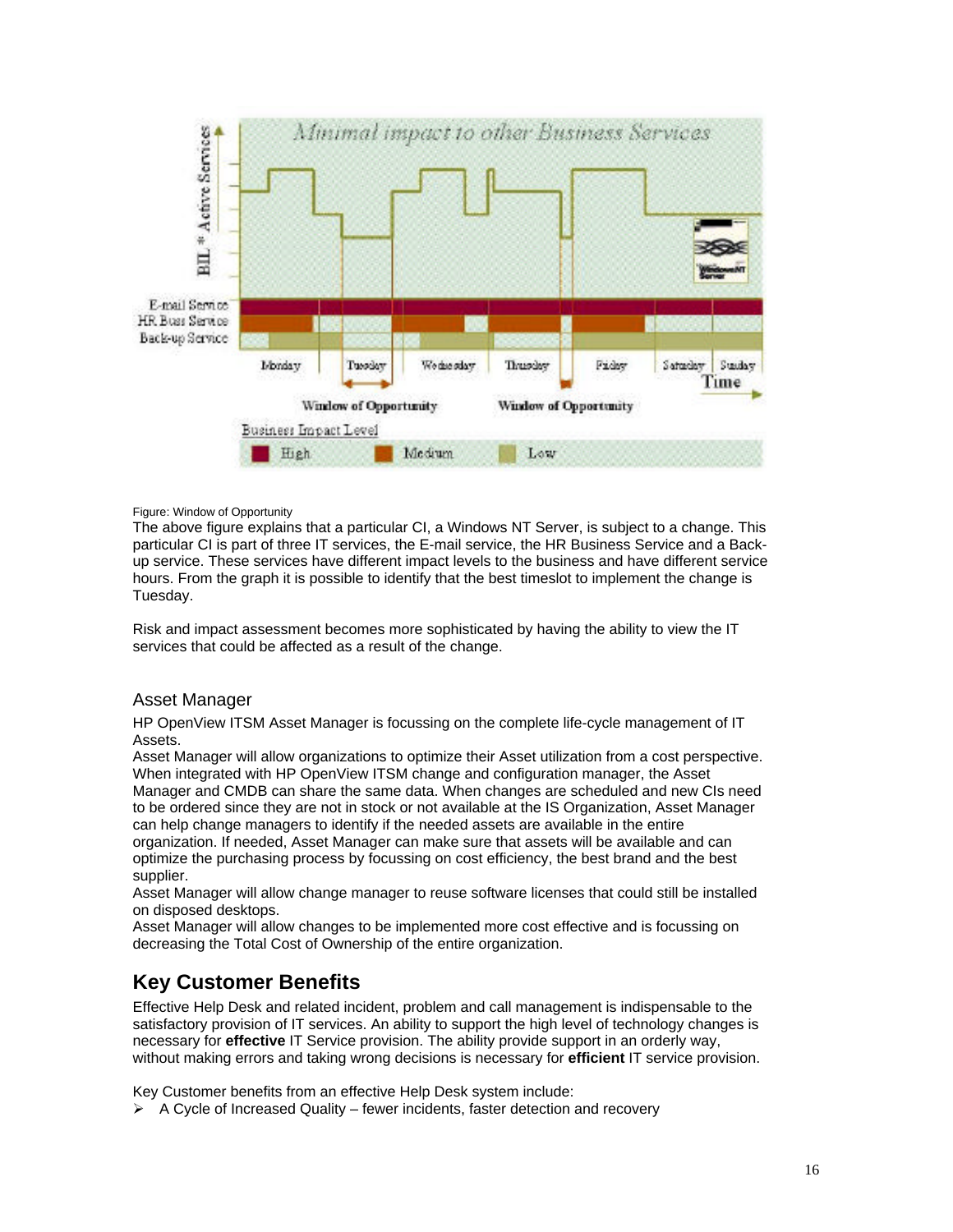- $\triangleright$  Improved Customer (user) Productivity less user disruption, shorter duration
- $\triangleright$  Lessons from Experience trend analysis to prevent failures
- $\triangleright$  Improved Productivity of Support Staff less disruption, less duplication of effort
- $\triangleright$  Higher Reputation for IT Infrastructure increased quality ensures more stable infrastructure
- ▶ Greater Control of IT Services through Management Information

Correct use of automation can incrementally reduce the costs of the Help Desk. Depending upon support complexity Gartner has predicted that through year-end 2001, annual *reactive* help desk costs for enterprises not using automated tools will be between \$183 and \$1,713 per supported PC. They further concluded in their research that problem resolution technologies will provide one of the best opportunities to improve quality of service levels, principally because they can ease the skills and staffing shortages within IS support organizations. This is because problem resolution technologies can help improve qualitative and quantitative metrics. Their conclusion is that through 2001, assuming a successful implementation, problem resolution technology will reduce support costs by as much as 16 percent.

## **Conclusion**

Two "forces" are pulling the IT support function in two opposite directions. On one side, cost pressures are challenging IT organizations to do more with less and lower total cost of ownership. On the other, internal customers of IT services are demanding and expecting improved service quality. Of course, the art of IT support is to do both at the same time. A lack of a "Service Culture" is common in IT organizations. The Help Desk - perhaps more than any other function within an IT organization - has the greatest "Customer Service" awareness. They are therefore in the best position to help foster and model this attitude throughout their organization. It is not a coincidence that the Service Level Agreement "trend" was initiated in many companies by their Help Desk organization. Unfortunately, the Help Desk cannot effectively champion this message alone.

Correct Help Desk Management processes can help IS organizations build an environment that is more prepared to absorb and control the challenges that they are facing. It is a best practice to understand and approach this discipline with People issues, Process issues and finally Technology issues in mind.

Where ITIL can be the guidance to implement the processes, HP OpenView delivers the technology based on ITIL and the HP ITSM reference model to support your processes. With the processes established and technology deployed to support those processes, it is now up to IS Organizations to create the customer-focussed culture within the organizations they serve.

In making decisions which impact this critical area – especially in the area of enabling technology - it is important to keep in mind the Support Maturity Phases: fire-fighting, reactive, proactive, preventative. Decisions made today will impact, for good or ill, the ability to effectively and efficiently move from one phase to the next. Preparing for the "help desk of tomorrow" indeed begins today.

Perhaps another visit to Wonderland provides us with a final, yet important perspective:

*'Cheshire Puss'…Alice asked… `Would you tell me, please, which way I ought to go from here?'*

*`That depends a good deal on where you want to get to,' said the Cat.*

*`I don't much care where--' said Alice.*

*`Then it doesn't matter which way you go,' said the Cat.*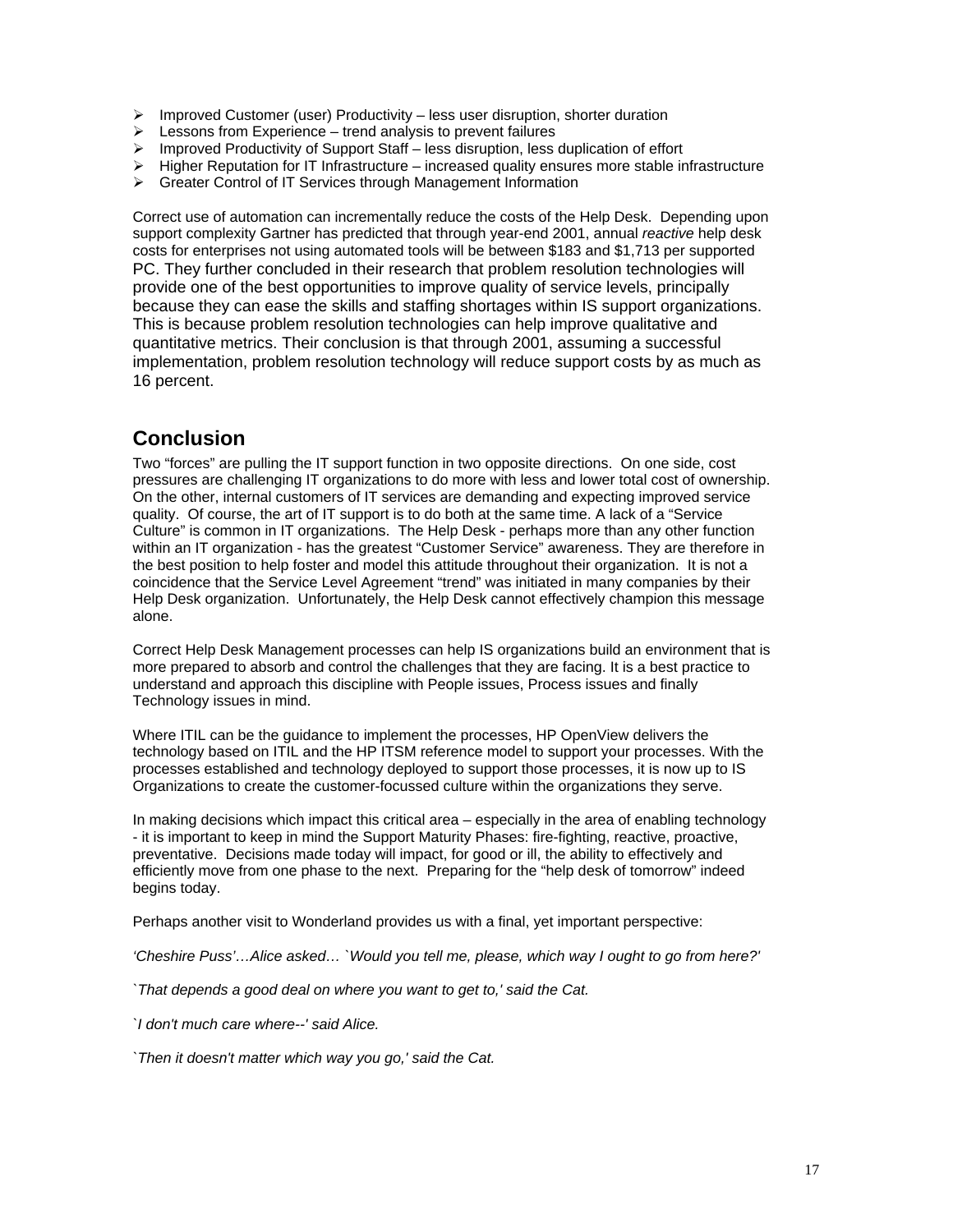# **Appendix 1: The IT Infrastructure Library (ITIL)**

The HP OpenView IT Service Management solution is based upon the IT Infrastructure Library, commonly referred to simply as "ITIL".

The ITIL methodology - developed by the Central Computer & Telecommunications Agency (CCTA) of the UK government in collaboration with subject experts, practitioners, consultants and trainers - was first documented and made publicly available in the early 1990s.

The two stated objectives for developing ITIL are:

1: *Publish a comprehensive, consistent, coherent codes of best practice for IT Service Management (ITSM).*

2: *Encourage the development of supporting services/products supporting the ITIL-documented guidance.*

ITIL is stated to be the only comprehensive, publicly available guidance on the IT service provision. The ITIL books - or "modules" - can be used either separately or together as a complete code of good practice for IT service provision.

Helping to promote understanding and application of ITIL is a not-for-profit international user organization called the IT Service Management Forum, Ltd. (ITSMF). In this role, they published a small handbook simply titled "IT Service Management" where the 10 ITIL modules related to IT Service Management are summarized. These modules are:

Service Support Service Delivery

- Help desk
- Problem Management
- Change Management
- Software Control and Distribution
- Configuration Management

- Service Level Management
- Cost Management
- Availability Management
- Capacity Management
- Contingency Planning

The HP OpenView IT Service Manager product has been developed around ITIL service management concepts. The product reflects and supports the integrated nature of the ITIL processes and the integrated product suite is unique in the industry.

The ITIL guides are designed to be just that: guides. ITIL advice is not meant to be definitive, and should therefore be interpreted for every IT organization which desires to benefit from this body of work.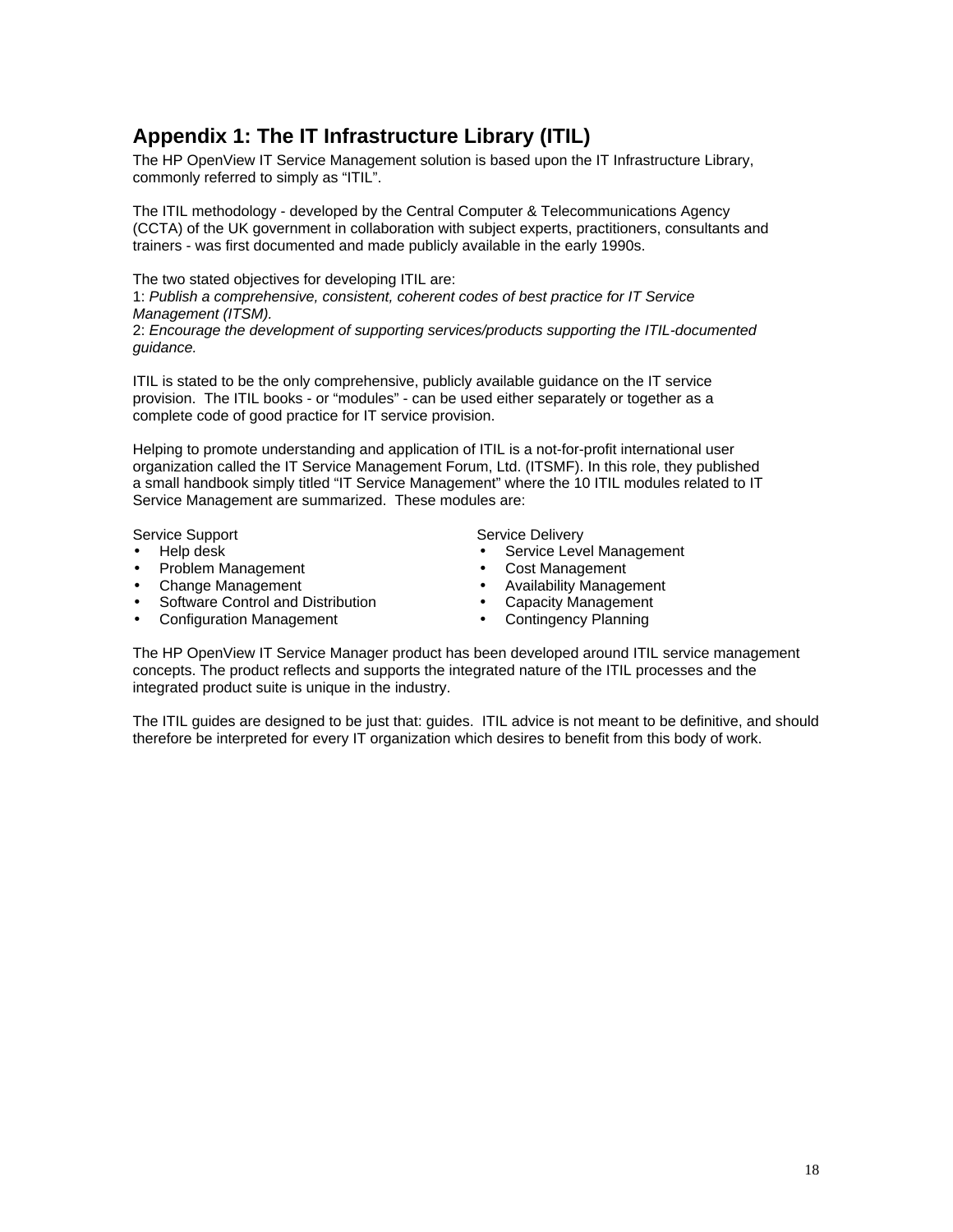# **Appendix 2: The HP ITSM Reference Model**

The HP OpenView organization developed a reference model for IT Service Management using ITIL as its foundation. Four disciplines were identified and defined which interact and integrate with each other. They are:

- 1. Business IT Alignment
- 2. Service Design and Management
- 3. Service Development and Deployment
- 4. Operations Bridge

In the middle of these 4 disciplines are configuration management and change management as the connecting and controlling processes.

Configuration and Change Management guard and control the production environment that produces and delivers IT services to the business.

The interaction of configuration and change management with processes as incident, problem and service level management is a critical success factor in implementing a working solution.

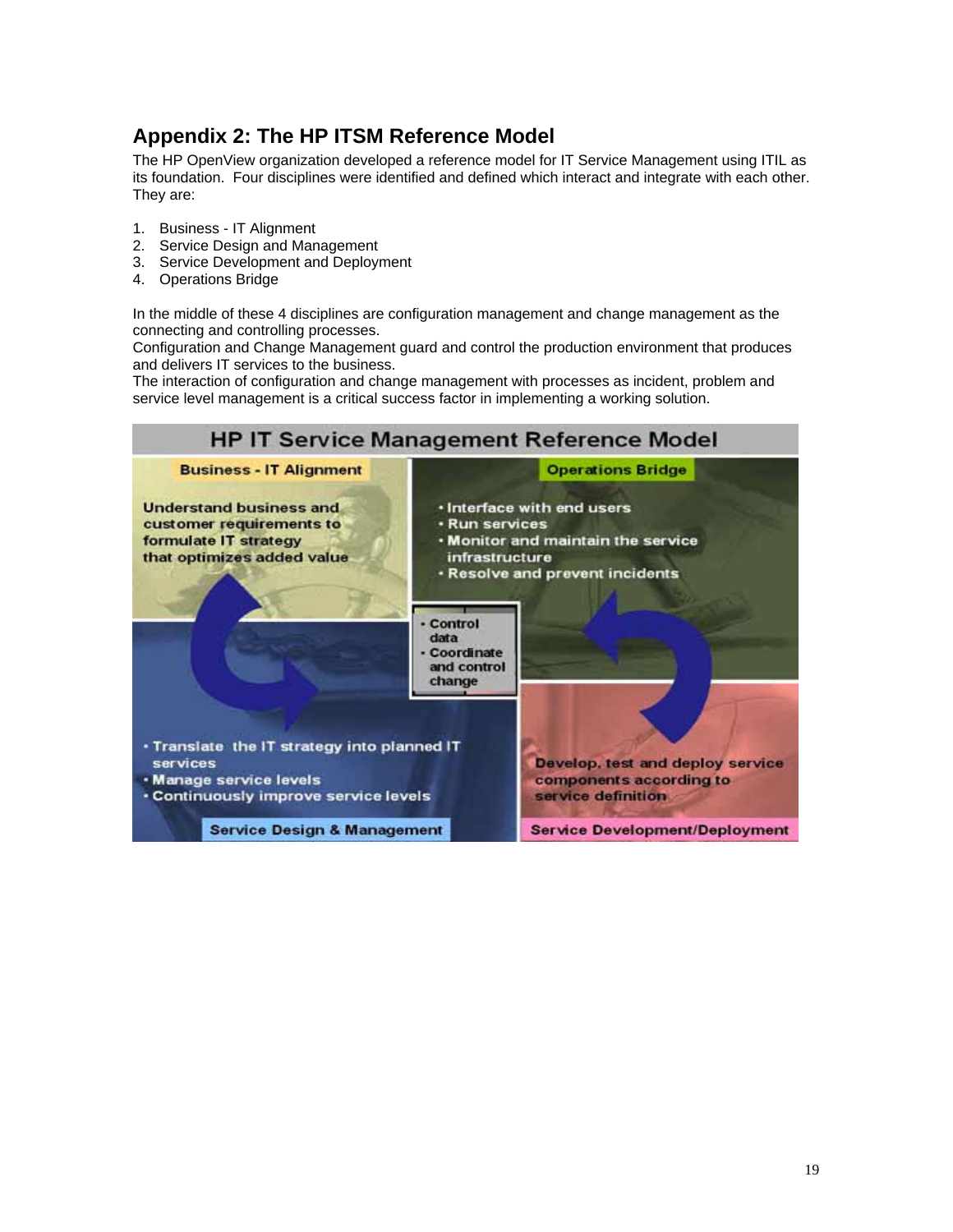

Figure 2 and 3. The HP IT Service Management Reference model For more information or a complete 30-page white paper please visit www.hp.com